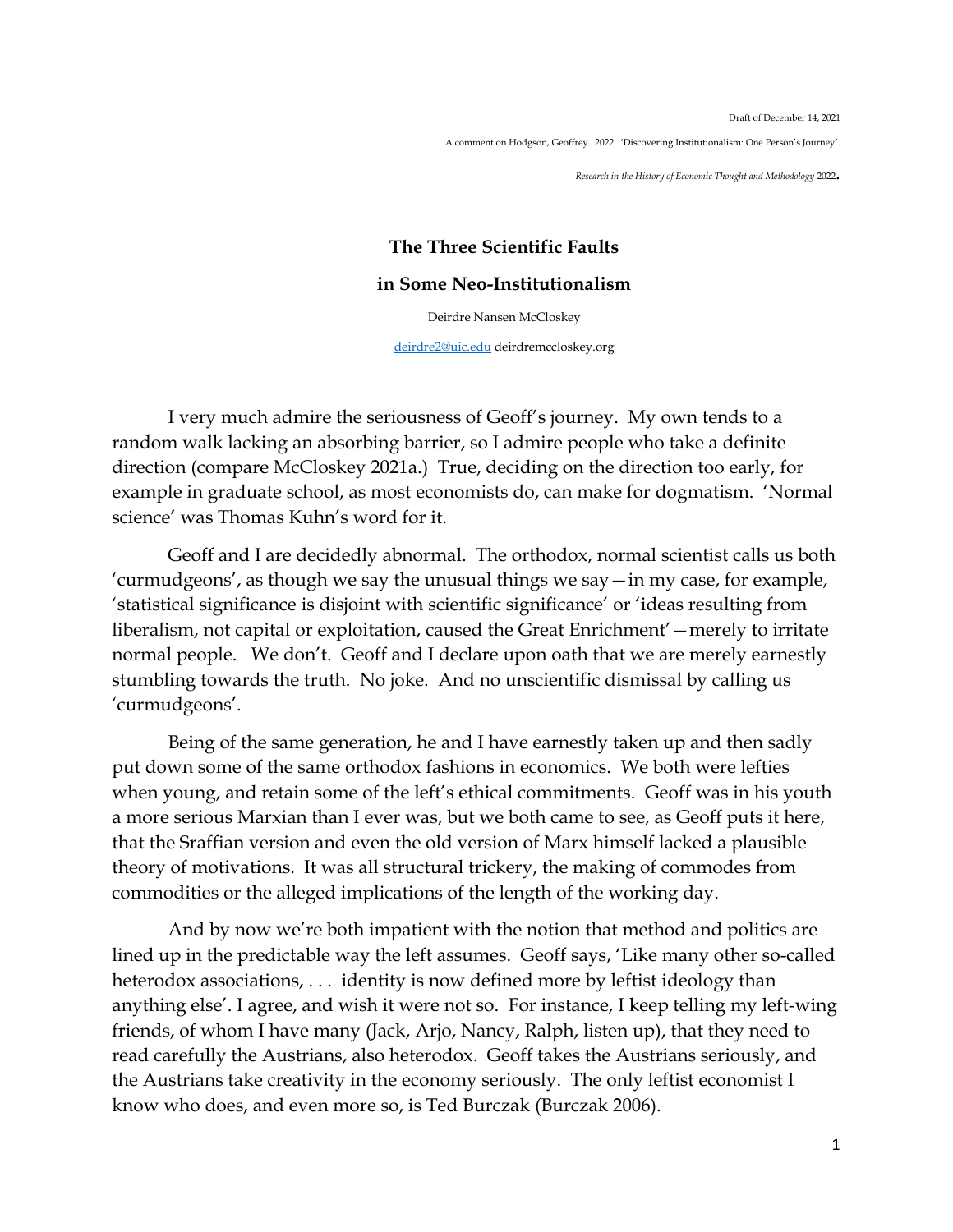Geoff and I also developed ethical seriousness about the dead-end utilitarianism in which I was trained by Samuelsonians at Harvard, civil engineers at MIT, and economists at Chicago (I taught there for twelve years, in the time at Chicago they had given up on Frank Knight and had disdained Hayek, in favor of a phony positivism). My own conclusion recently about ethics and social arrangements is that because no man is an island, entire of itself, there is no change whatever that is truly Pareto optimal (McCloskey 2022, Chps. 13-14). For example, if Geoffrey Hodgson writes more intelligently about neo-institutionalism than many others of the school, as he assuredly does, the others, you see, are damaged. He's better than they are. If the only thing the others care about is Max-U self-interest, they would prefer that he would shut up and stop showing their writings to be narrow and barbarous. So his creation is not Pareto optimal, strictly speaking. No human action is.

The only solution to such an ethical and social dead end is an agreement in the style of James Buchanan and his friend John Rawls to support liberal meta-rules—a constitution of liberty, one might say. (Like Geoff, I discovered Hayek 1960 quite late.) You can call the constitution an 'institution' if you wish, but Geoff is surely correct to say here that institutions are better seen, he puts it here, as 'inputs into a preference function'. He tells me in private correspondence that he agrees with me that ethics always underlies an institution. But in that case case one wonders what causal role the institution can have.

It's one of the three main scientific faults of much of neo-institutionalism—not Geoff's entire—that it skips over ethics, or simplifies it as Max U and utilitarianism. You would think that in the age of Trump and Bolsonaro, not to speak of Nicolás Maduro and Viktor Orbán, we economists would get the point. The institutions of the United States did not work as designed, unless judges and secretaries of state with ethical grounding defended them, as some did, often at large personal cost. Not Max U. Humans are not vending machines of Prudence Only. They exercise other virtues, and the corresponding vices (McCloskey 2006). Much of neo-institutionalists, following the orthodox Samuelsonians or orthodox Marxists, ignore this obvious truth. Uh-oh.

I agree with Geoff's impurity principle 'according to which every socio-economic system must rely on at least one structurally dissimilar subsystem to function. . . . , so that the social formation has requisite variety to promote and cope with change and uncertainty'. But again the subsystem is . . . ethics. Uh-oh. Coase, he also says, 'neglected the possibility that the mode of organization or internal culture of the firm may affect its productivity'. Right again. But uh-oh, again: ethics.

Geoff notes correctly that Oliver Williamson's 'general emphasis on opportunism had inadequate empirical grounding'. That's to put it mildly. Williamson in his reflections on governmental bureaucracies as 'public agency', for example, calls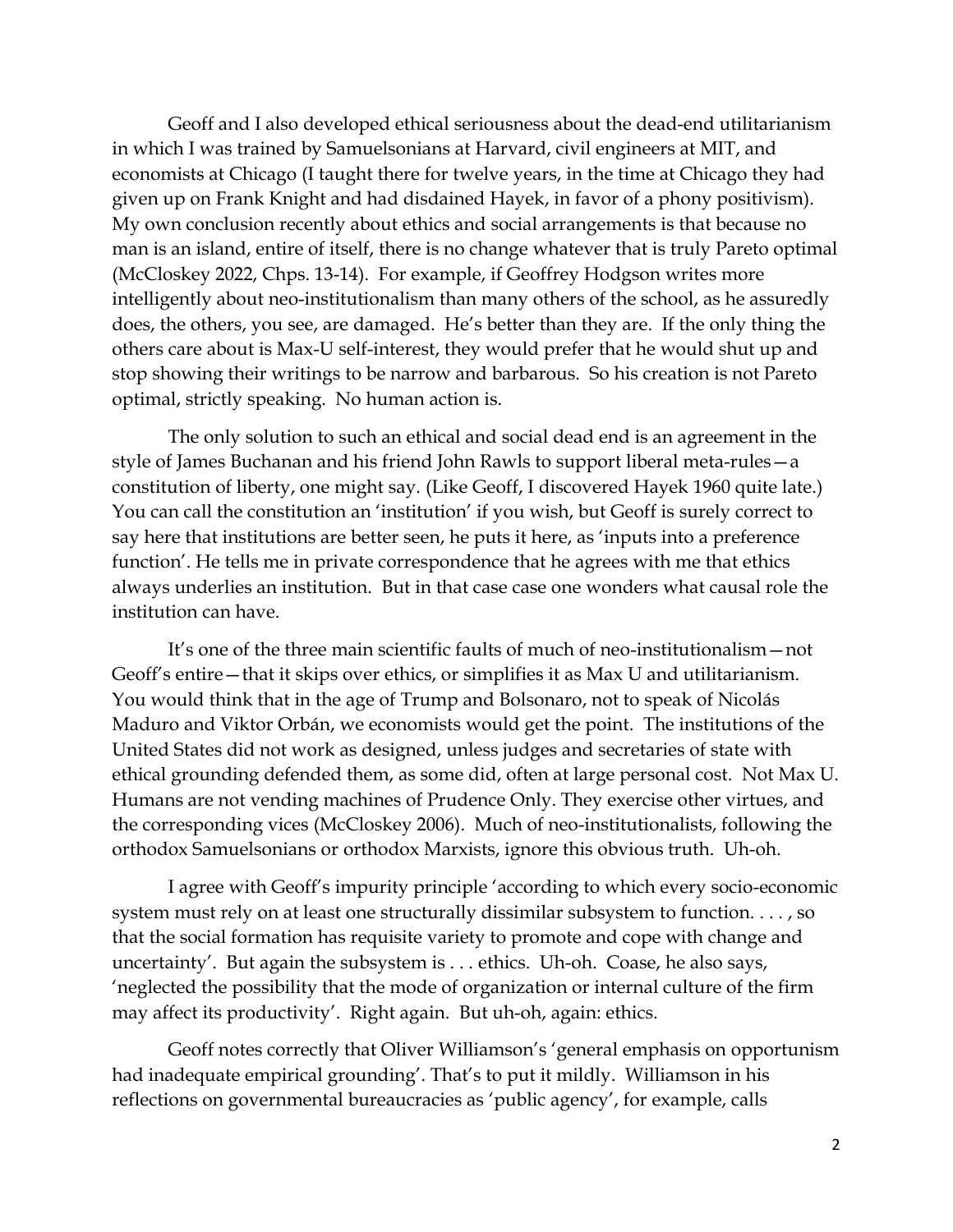individual ethics learned at one's mother's knee 'probity', that is, 'the loyalty and rectitude with which the . . . transaction is discharged' (Williamson 1999, p. 322). Like all orthodox Samuelsonians, and on a class basis all orthodox Marxists, Williamson wants to reduce ethics to incentives: 'Probity concerns,' he declares, 'will be relieved by governance structures to which reliable responsiveness can be ascribed', by which he means incentives that work to make it unnecessary that anyone actually have any probity (p. 323). 'Probity concerns', he claims, only arise in 'extreme instances. . . . Breach against probity is better described as inexcusable incompetence or even betrayal. In the limit, such breach is punishable as treason' (p. 324).

His uncharacteristically hot language ('extreme', 'betrayal', 'treason') signals a common supposition that ethics is confined to grand issues such as murder or abortion or outright fraudulence in accounting. Yet ethics is also about daily good (or bad) will and professionalism (or its lack)—an accountant doing as well as she can to get the accounts right, or for that matter a professor of economics or management earnestly trying to tell the truth about firms or bureaucracies. Williamson would undoubtedly affirm that he himself is motivated by something more than prudence. After all, grass and rats and Donald Trump act as Max U. Something must be wrong with thinking that a human science can get away with stopping at Prudence. Actual, non-sociopathic humans like Williamson and Hodgson and Sraffa and Samuelson do more. Having the 'best' career in normal science, for example, is not the goal of a serious scientist: truth is.

Williamson claims repeatedly, as economists do when they believe they are adhering to their dogma that one should not dispute about tastes (and the underlying positivist dogma supporting it that ethics is *merely* a matter of taste), that ethics always changes slowly. Yet there is no persuasive historical or experimental or common-sense evidence for such a claim. Sometimes ethics changes quickly. Sometimes it does not. You have to find out. Sometimes ethics is independent of incentives, as routinely for example in religions. And sometimes ethics shifts paradoxically sharply against incentives, as when parents start coming late to pick up their children from daycare when a money price for lateness is imposed—because the price shifts the ethical scene from the shaming sacred to the commercially profane (Gneezy and Rustichini 2000). Changing slowly or quickly, further, the non-prudent virtues thrown into an error term are not always non-correlated in their changes with the virtue of prudence. Therefore the econometrics relying on prudent incentives, technically speaking, is biased.

That's one devastating fault in neo-institutionalism, that it is premised often on a childishly thin characterization of humans, and keeps falling back into the economist's Max-U, Prudence-Only, act-utilitarian version.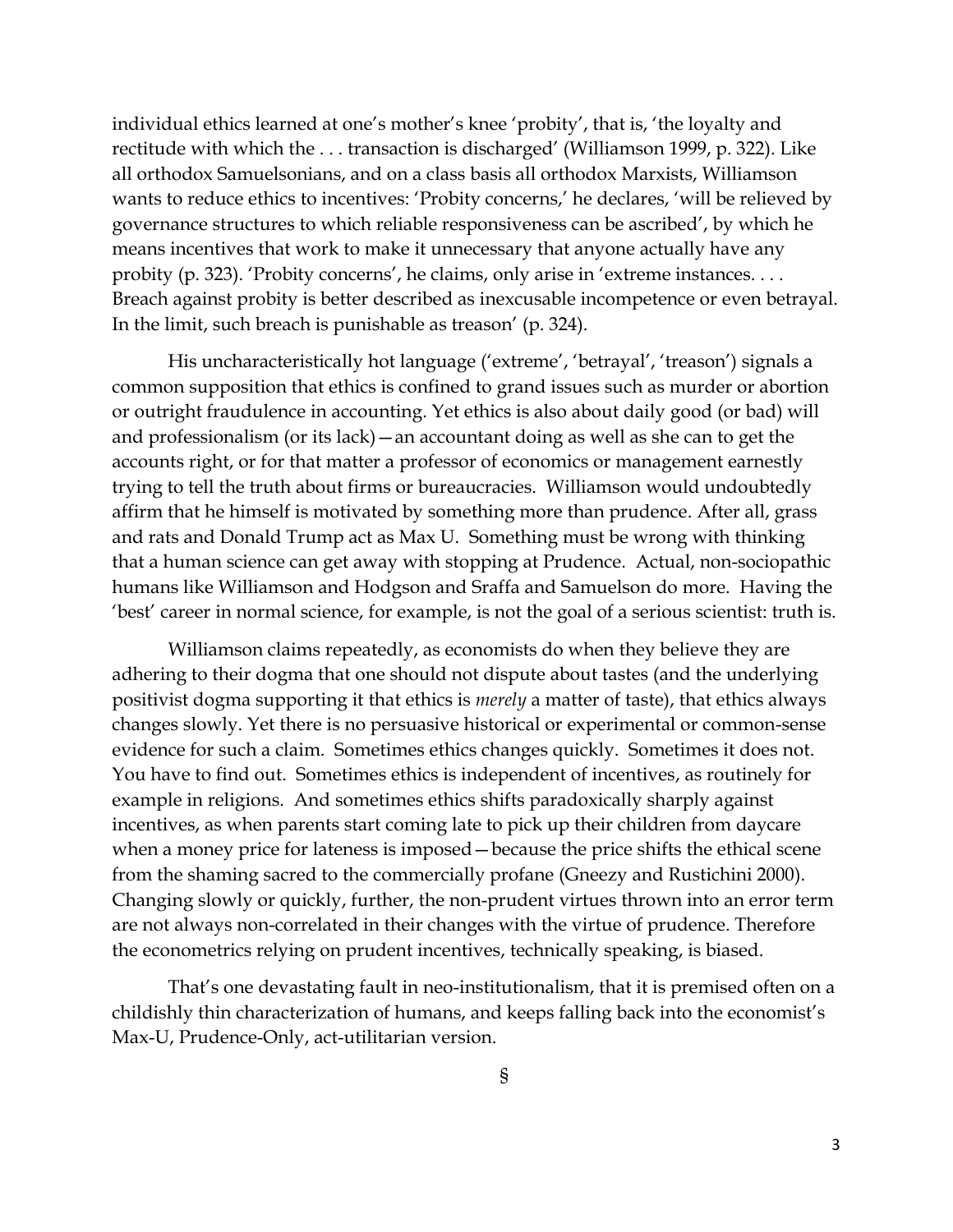Another, connected fault is that neo-utilitarianism tends to tautology, following in this the Max-U tautology in normal-science microeconomics: 'don't you understand, you idiot, that anything people do, *must* be what they want to do?! Revealed preference! Max U is merely what they wish to do, and do. Shut up!' Neo-institutionalism, though it sometimes claims to be courageously opposed to Samuelsonian orthodoxy, is a re-inscription of Samuelson's Max U.

In an irritated reply to me saying this, Avner Greif and Joel Mokyr wrote (Greif and Mokyr 2015, p. 31),

> We're not all Max *U*'s anymore. Her criticism [of Max *U*] is especially otiose, however, because the literature has long recognized that rules are, well, rules and that motivation is the linchpin of institutions. One work that expresses this view is Greif (2006). He noted that rules "are nothing more than instructions that can be ignored. If prescriptive rules of behavior are to have an impact, individuals must be motivated to follow them. . . . By 'motivation' I mean here incentives broadly defined to include expectations, beliefs, and internalized norms."

But such a construal of 'rules' turns the economics into a logical tautology, and scientific mush. The locution 'motivation is the linchpin of institutions' says that humans are motivated. Well, sure, one supposes so. If you define 'incentives' so broadly that they include 'expectations, beliefs, and internalized norms', then you can fit into them any evidence you wish, without scientific content—at any rate if you have no testable account of the formation of expectations, beliefs, and internalized norms. You will insist for example on a rigid behaviorism ignorant of the arts and humanities, which is the 4,000-year-old human inquiry into expectations, beliefs, and internalized norms. If 'motivation' is anything that humans do, then nothing is gained scientifically by saying that they respond to motivation. Of course they do. Humans are moved to human action. Yup.

Yes, institutions 'matter'. But a science needs to get beyond tautology, and to talk seriously about how exactly they matter as causes in view of actual human ethics. The American columnist and political theorist George Will is good on this. He argues that 'the Founders intended the Constitution to promote a way of life' (Will 2020, p. 236). His term for the way government shapes the ethics of its citizens, for good or ill, is 'soulcraft'. Soulcraft 'is something government cannot help but do. It may not be done competently or even consciously, but it is not optional' (p. 227).

He is of course correct. By this route surely institutions 'matter' and some of them are governmentally 'crafted' (if that is the right word for what is done, as Will concedes, often unconsciously and incompetently). The commercial values that the 1789 Constitution purposed did help create a new people in a new republic, if we can keep it.

In particular from 1789 to 1865 some of the people acknowledged in the Constitution were slaves, and slavery among some other less salient state-supported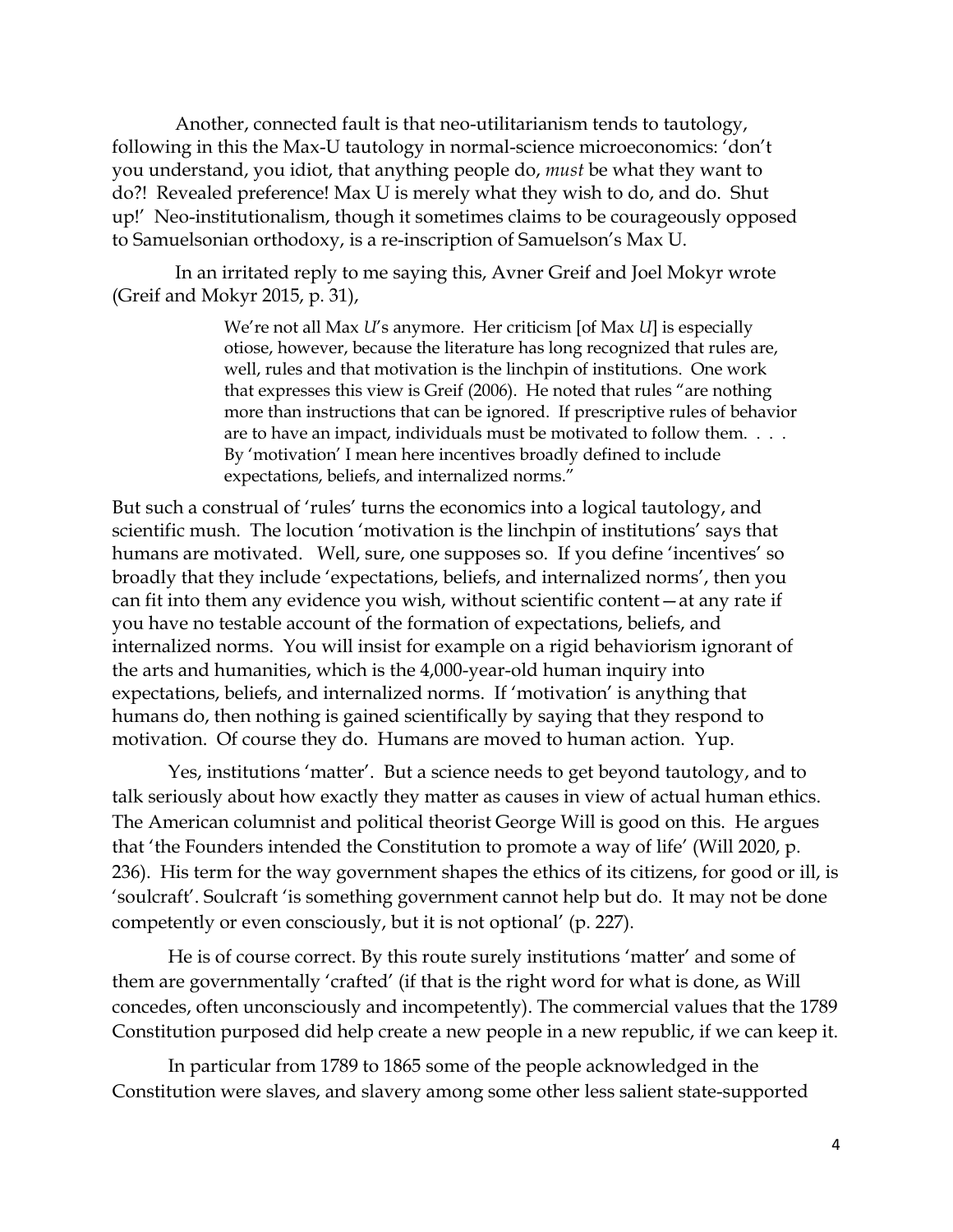institutions such as the tariff and the Post Office mattered mightily as soulcraft, and not for good. Will quotes Tocqueville on the contrast in 1831 between the two banks of the Ohio River, slave Kentucky and free Ohio. On the Kentucky bank, Tocqueville wrote, 'society is asleep; man seems idle', because the Peculiar Institution had made physical labor undignified for whites. On the Ohio bank, by contrast, 'one would seek in vain for an idle man' (quoted p. 235 in Will 2020). Will concludes that the two institutions, slave and free, 'result in radically different kinds of people' (p. 236). Hermann Gilomee comes to the same conclusion about the effect on the white Afrikaners of having Blacks enslaved, and later having the Blacks and coloureds anyway subordinated to a Afrikaner up on a horse—until after the Boer War their leaders such as Jan Smuts took them in hand, giving them educations and jobs on the railways, and taking away the same from the Blacks and coloureds (Gilomee 2003).

So of course *'*institutions matter'. As an intermediate cause like slavery and apartheid, to give another example, the institutionalization of the idea of an entirely new liberalism in northwestern Europe and its offshoots after 1776 mattered mightily for the explosion of creativity in the economy and polity and society after 1800. But observe in this example, and Gilomee's example and Will's, the deep ideational causes of the very institutions. An institution was in each case an intermediate cause inspired by ideas, and having many of its outcomes—arguably, all of them—by way of minds. They were not physical matters but mental matters, not chiefly the soil but the soul, not only the incentives but the ethics, *les moeurs, die Geiste*, the ideologies of elites and then of ordinary people. Think Trumpism.

Daron Acemoglu and James Robinson in their neo-institutionalist book of 2019 recommending that the state get larger and larger (regardless, for example, that it might be taken over by, say, Trump) quote at length on p. 466 their chief enemy Hayek, writing in 1956, a dozen years after the appearance of *The Road to Serfdom*:

> the most important change which extensive government control produces is a psychological change, an alteration in the character of the people. This is necessarily a slow affair, . . . perhaps over one or two generations. . . . The political ideals of the people and its attitude toward authority are as much the effect as the cause of the political institutions under which it lives. . . . even a strong tradition of political liberty is no safeguard if the danger is precisely that new institutions and policies will gradually undermine and destroy that spirit.

Acemoglu and Robinson believe they are responding to Hayek's point by claiming that a vaguely described 'society' can offset the evils of a Leviathan state. (A society dominated, say, by fascists or communists or anyway by sociopaths.) But Hayek's point is not material or institutional. It is ethical and psychological: that you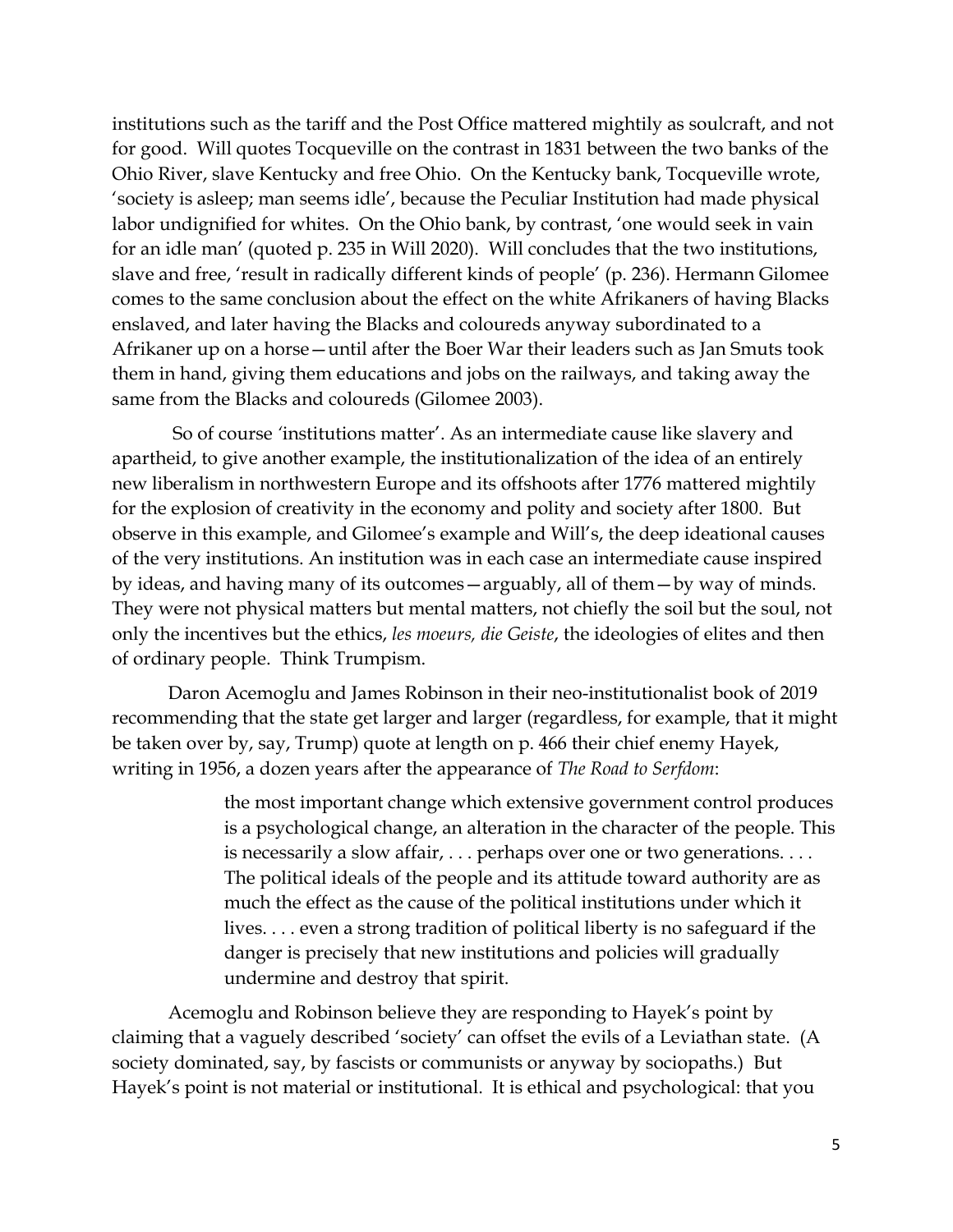make people into children if you decide to treat them like children of a feared or revered Papa or Mamma Leviathan. Recent trends in world politics are not reassuring that we can avoid the internal, psychological road to serfdom. The Leviathan, Acemoglu and Robinson hope, 'is shackled by people who will complain, demonstrate, and even rise up if it oversteps its bounds' (p. 27). But complaints, demonstrations, and uprisings are precisely about spirit and ethics and rhetoric. Consider January 6, 2021 in the halls of the US Congress. The rising up contradicts the structural materialism of Acemoglu and Robinson and most of the other neo-institutionalists. Even sometimes Geoff.

When at one point Acemoglu and Robinson admit the insufficiency of their materialist account they evoke 'the *desire* to avoid the *fear*some face of the Leviathan' (p. 53; italics supplied). But people fear in their minds, not in their big toes. Then they desire to avoid tyranny, and then are moved by ideas to move their toes and mouths with purpose. Unlike the Chinese woman I heard in December 2020 on the BBC, such revolutionaries are *not* persuaded by the idea that Order trumps Liberty every time. The woman *scorned* the silly Western stupid-talk of so-called 'liberty'. Individuals in her thinking *must* be subordinated to *la volonté generale*, and the general will is to be discerned of course by the Communist Party of China. But such institutions and policies, as Hayek said, will gradually undermine and destroy the spirit and idea of liberty, and turn people into dependent children in adult drag, like the woman on the BBC. Another word for liberalism is 'adultism', and in this it contrasts with the infantile dependence on the Leviathan state that Acemoglu and Robinson advocate, and is advocated indeed by every political philosophy except classical liberalism.

To put it another way, what Acemoglu and Robinson and the other neoinstitutionalists ignore is the human mind and its liberated creations—partly liberated at least after 1776. The mind is more than a brain. The mind, quoth Andrew Marvell in the late 17th century, is "that ocean where each kind / Does straight its own resemblance find, / Yet it creates, transcending these, / Far other worlds, and other seas; / Annihilating all that's made / To a green thought in a green shade'. The onset of economic growth after 1800 depended not on new laws and good institutions, which were anciently routine and were often enough merely obstructive. It depended on green thoughts about liberty surpassing these (McCloskey 2016, 2021b). Creativity and the supports for it in liberty and liberal ethics explains why we are 3,000 percent better off materially, and not worse spiritually, than our ancestors. Accumulation in all its mechanical forms, such as physical or human capital, and 'structures' in all their mechanical forms, such as black-letter laws and supreme courts, depend for their fruits on creativity supported by ideology and ethics.

You can see that ignoring the mind, as the neo-institutionalists and for that matter most economists since Ricardo insist on doing (though not our Blessed Founder,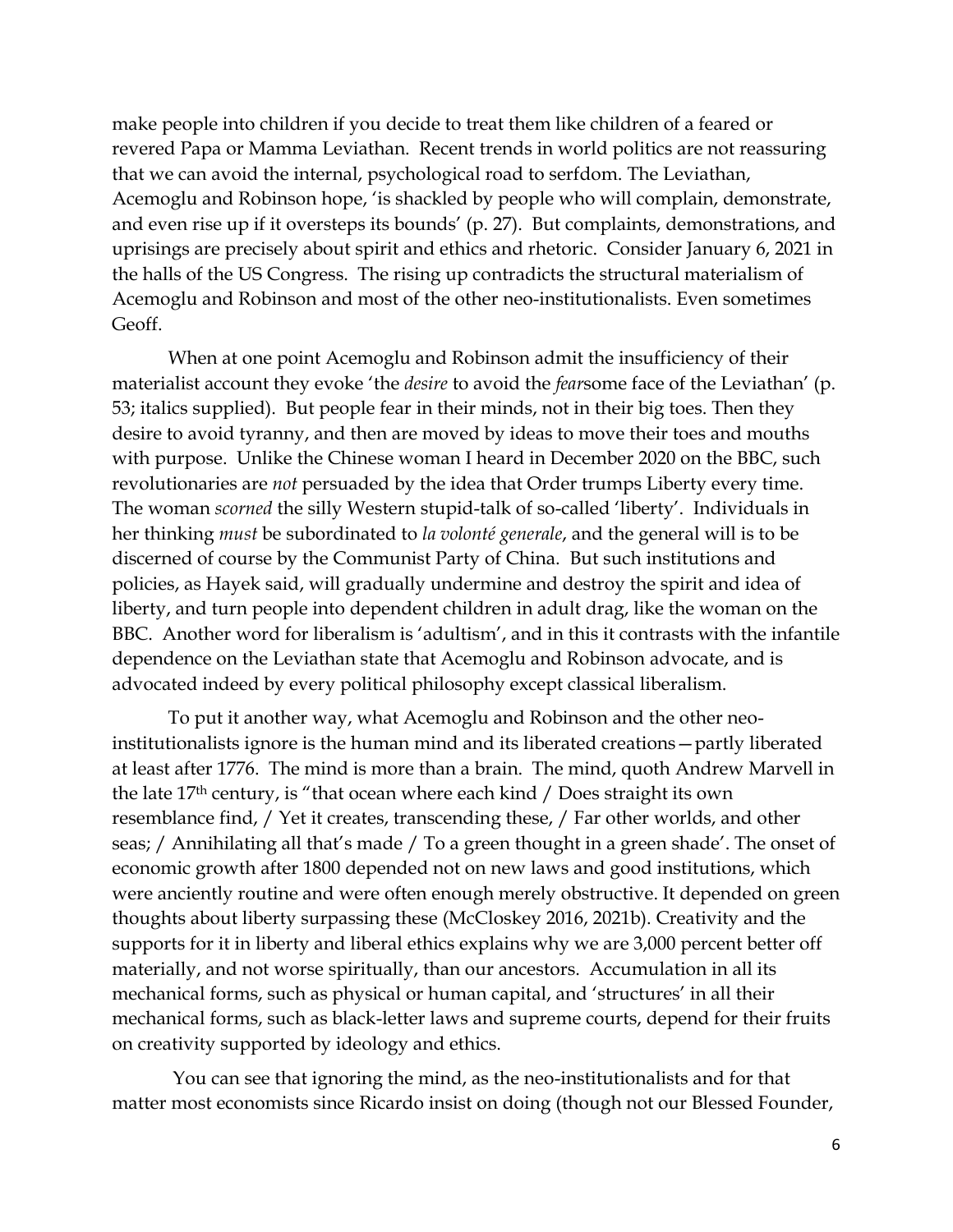Smith; Geoff is of two minds), might be a fault in *une science humaine.* Admittedly, the tactic of such voluntary ignorance of all the best that has been thought and said since 2000 BCE has been a commonplace in self-conscious Scientific folk, if usually unconsciously adopted. Some of my own early writings on entrepreneurship, for example, adopted the tactic. So too, with rather more consequence, do the sciences of humanity that identify the mind with the brain. Brain science of this sort is as though close study of the physiology of Sandy Koufax's arm would give a sufficient account of his baseball pitching in 1966. George Will, who is a serious student of baseball, would agree. I would instance in cricket Sir Donald Bradman's swift feet: his test average of 99.97 depended on more than muscles.

§

And in any case the mattering of institutions needs serious testing. Uh-oh. That the testing of neo-institutionalism has mostly not been serious is the third devastating fault. There are exceptions: the economic historian John Wallis does brilliant work on it (Wallis 2021)**.** And in fact economic historians (though oddly not Douglass North) have been seriously testing how institutions matter for a century. Robert Fogel and Stanley Engerman did so for the institution of the slave gang on large partitions—though another pair of economic historians, Alan Olmstead and Paul Rhode, have shown recently that rising productivity was in fact caused by the liberal idea of selective breeding of the cotton plant.

I know Geoff agrees that science advances by conjecture and refutation. But since Ricardo, or indeed since Aristotle, our beloved economics has wandered from one conjecture to another without facing up factually to plausibly proffered refutations. Karl Polanyi for example has been refuted time and again in his economic history. Yet Geoff, though he realizes that Polanyi's claim that olden times saw not the institutions of markets, depends on a similar tale in his Schumpeterian claim that banking is new, new, new. (Geoff and I admire instead the work of Karl's smarter brother, Michael Polanyi, the liberal chemist and philosopher of science.)

The facts can be tested quantitatively or qualitatively. Science—defined as it should be to include all systematic inquiry (as it is in all languages except English after the mid-19th century)—doesn't care. Qualitative science always precedes quantitative science. You need to know what energy is before you can count it. Biology, philosophy, mathematics, theology, literary criticism, parts of history, and all of economic theory use words or qualitative mathematics in a qualitative, on/off, yes/no method to examine categorical facts, such as whether evolving horses are one species or whether Jane Austen pioneered free indirect style or whether monopoly entails downward sloping demand curves. Physics, engineering, geology, astronomy, parts of history, and parts of econometrics use numbers and quantitative mathematics in a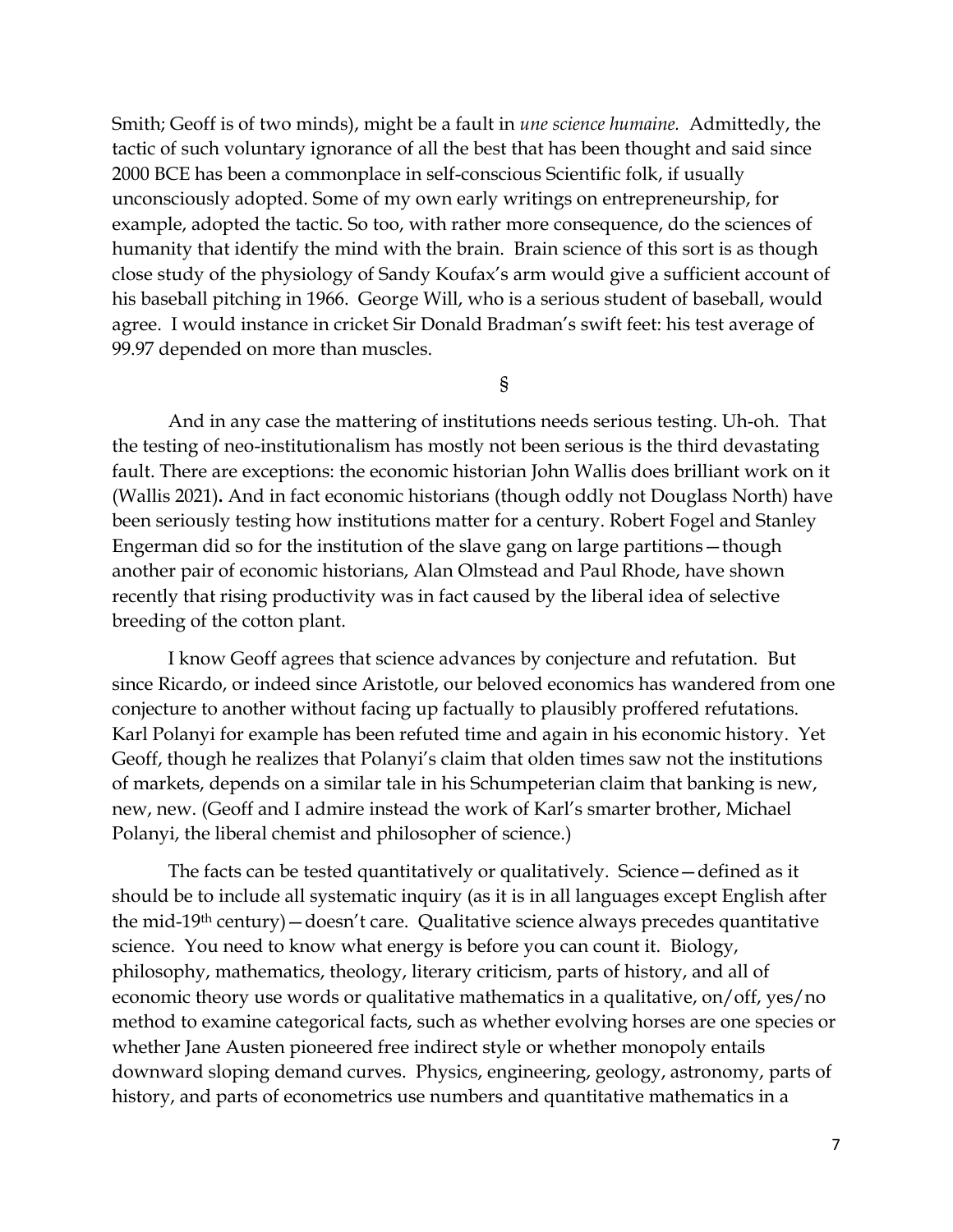quantitative, how-much method to examine actual facts, such as whether plate tectonics accounts adequately for the formation of mountains or whether the coming of liberalism accounts adequately for the Great Enrichment.

Anyone who had not been driven mad by some juvenile methodological dogmatism knows it. The great physicist Richard Feynman said so repeatedly, against the obsession with beautiful axiom-and-proofs by some of his colleagues (Feynman 1965). The great sociologist Howard S. Becker (contrast—no relation—Gary Becker) writes (Becker 2017, pp. 22, 34):

> We shouldn't equate good science exclusively with the kind that uses numbers (or with its opposite) and should instead refuse to add to our troubles in making social science by engaging in that kind of intramural quarreling. . . . The 'quantitative' model most often has trouble with the connection between data and evidence, with showing that the data really measure what the investigator says they should measure to be useful as evidence in the later argument. The 'qualitative' model has trouble at the other end, with showing that the collected evidence, though based on acceptable data that are what they claim to be in relation to observed fact, is clearly related to the idea the investigator insists it embodies or demonstrates or is relevant to.

Consider for example the dominant role in the history of economics of alleged 'imperfections'. To borrow the jargon of theoretical statistics, imagined imperfection is a conjecture-granting-function. But the conjectures have been insulated from possible refutation, and none of them have been tested seriously quantitatively. Monopoly, for instance, an imperfection that haunts many of the over one hundred imperfections discerned by economists since Mill and Marx, can be shown quantitatively to have declined, not risen, over the past two centuries (McCloskey 2022). The reason is simple: transportation and transaction costs have been radically declining since 1800, bringing more and more competitors closer and closer to a typical consumer. Informational asymmetry has declined, too. So has the search cost for avoiding unemployment. And meanwhile this *terribly* imperfect laissez-faire economy has raised income per head for the formerly wretched of the earth by 3,000 percent.

The way to produce still another degenerative research programme is to never face up to ethics, never avoid tautology, never really test quantitatively, or often enough qualitatively. Many smooth careers will thereby be assured. You will offend no one. But science will not progress.

In the early second century Juvenal satirized the 'aged, genial Crispius' (compare Shakespeare's Polonius, though less lucky) as the perfect courtier, 'not a citizen able/ To speak freely the words of his heart, and his life to hang upon a truth./ And so many winters he saw, and his eightieth/ Solstice, by such weapons safe even in that lofty hall'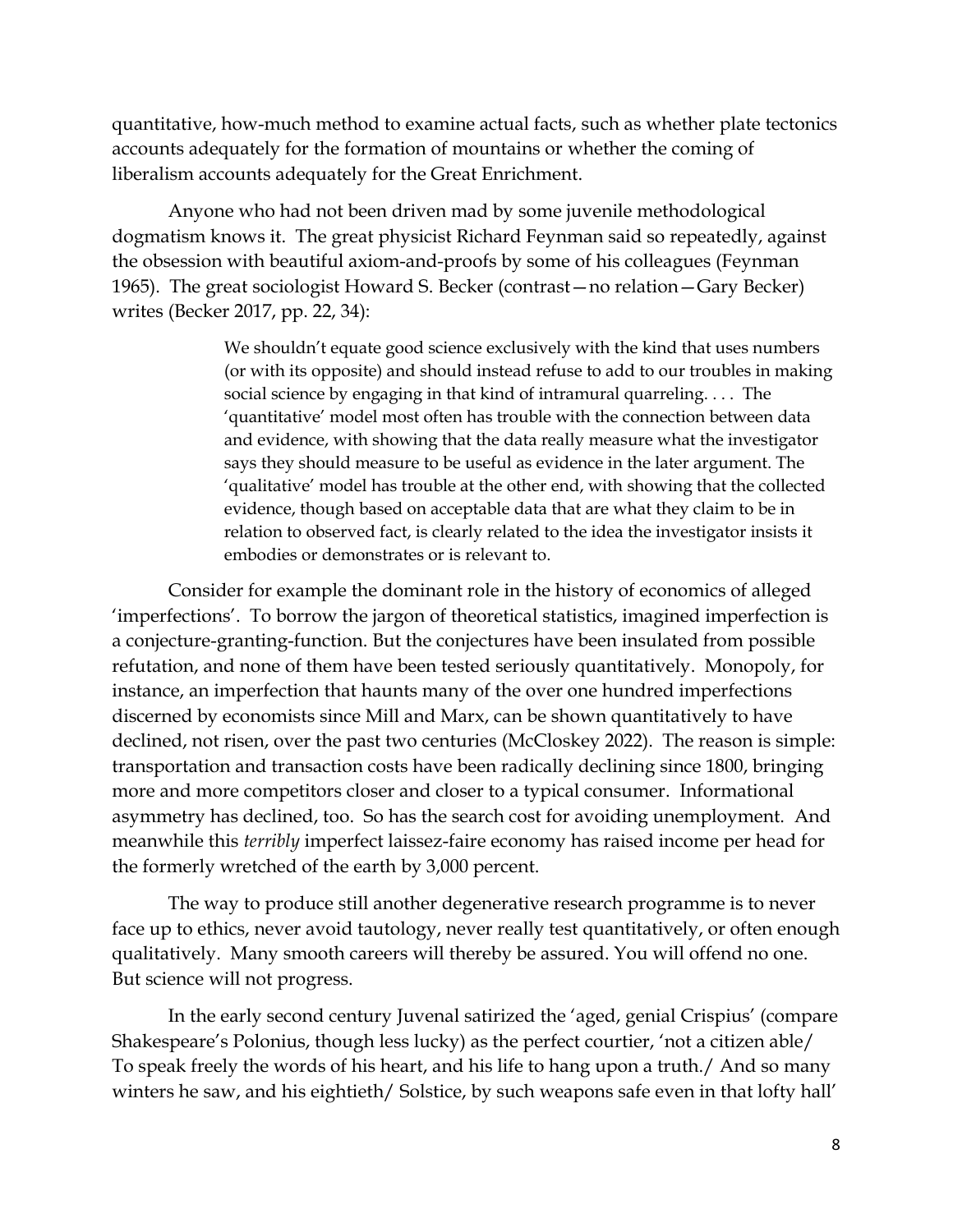(Juvenal 4, lines 86-83). In hanging his life upon a truth Geoff does well, by the standard of neo-institutionalism and its three scientific faults. But let's go even further.

## References

- Acemoglu, Daron, and James A. Robinson. 2019. *The Narrow Corridor: States, Societies, and the Fate of Liberty*. New York: Penguin.
- Becker, Howard S. 2017. *Evidence*. Chicago: University of Chicago Press.
- Burczak, Ted A. 2006. *Socialism after Hayek*. Ann Arbor: University of Michigan Press. 2006.
- Feynman, Richard. 1965. *The Character of Physical Law.* London: BBC Publications; New York: Modern Library.
- Fogel, Robert William, and Stanley L. Engerman. 1974. *Time on the Cross: The Economics of American Negro Slavery*. New York: Norton.
- Gilomee, Hermann. 2003. *The Afrikaners: Biography of a People.* Charlottesville: University of Virginia Press.
- Gneezy, Uri, and Aldo Rustichini. 2000. "A Fine is a Price." *Journal of Legal Studies* 29, 1-17.
- Greif, Avner, and Joel Mokyr. 2015. "Comment on McCloskey." *Journal of Institutional Economics* 12
- Hayek, Friedrich A. 1960. *The Constitution of Liberty*. Chicago: University of Chicago Press.
- Hodgson, Geoffrey. 2022. "Discovering Institutionalism: One Person's Journey." *Research in the History of Economic Thought and Methodology*.
- Marvell, Andrew. "The Garden." At https://www.poetryfoundation.org/poems-andpoets/poems/detail/44682Wallis, John.
- Juvenal. ca. 100 CE. *The Satires of Juvenal and Persius*. Trans. G. G. Ramsay. New York: G. P. Putnam, 1924.
- McCloskey, Deirdre Nansen. 2006. *The Bourgeois Virtues: Ethics for an Age of commerce.* Chicago: University of Chicago Press.
- McCloskey, Deirdre Nansen. 2021a. "Apologia Pro Vita Sua: A History of My Economic Opinions." Special issue. Ziliak, ed., on McCloskey's works of *Schmollers Jahrbuch: the Journal of Contextual Economics*.
- McCloskey, Deirdre Nansen. 2021b. *Bettering Humanomics: A New, and Old, Approach to Economic Science*. Chicago: University of Chicago Press.